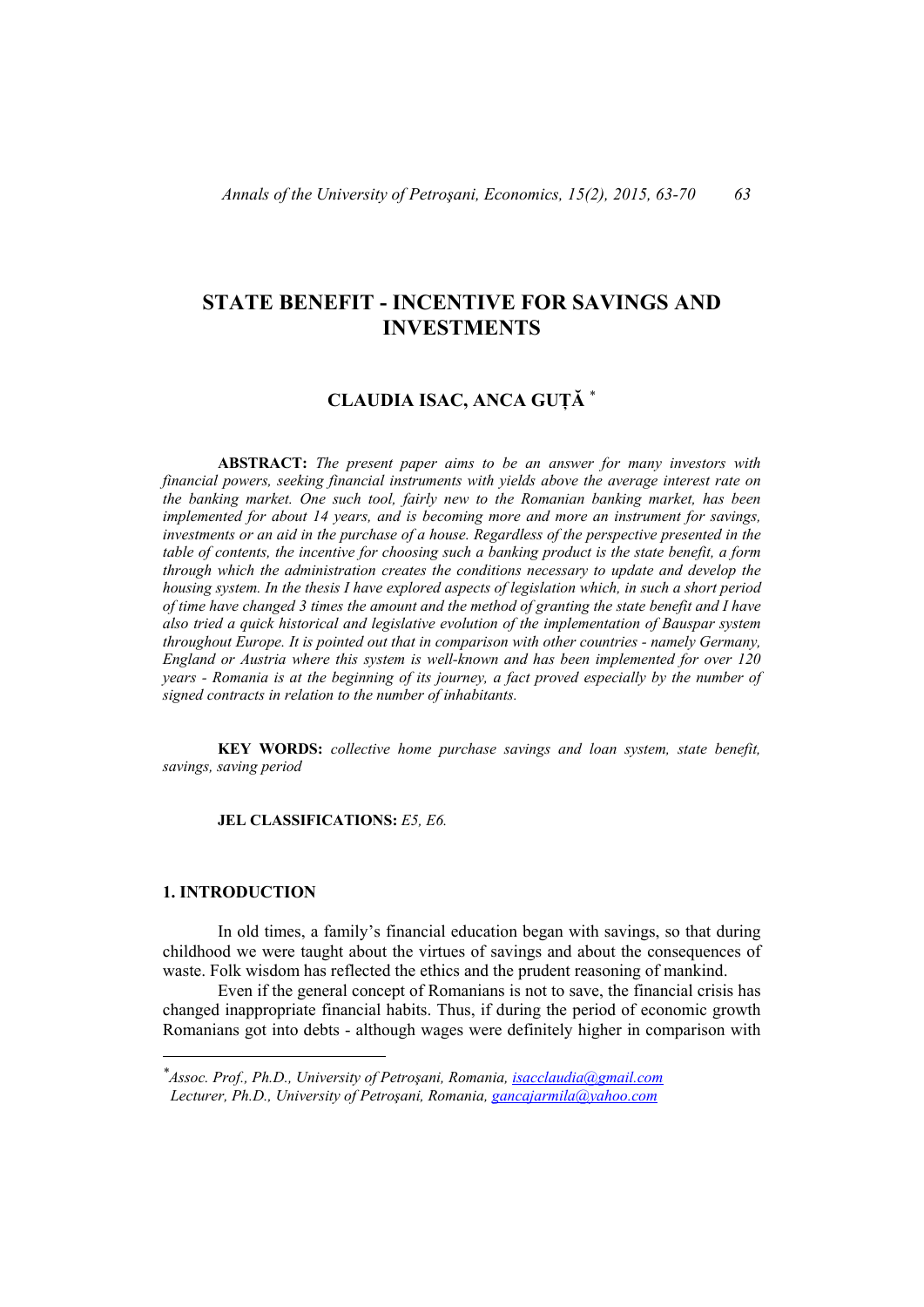current ones - the financial crisis brought about salary cuts and an increase in unemployment, two scary factors, especially for those who had significant banking debts and obviously had no savings or they were far too little to alleviate negative financial gap. Nevertheless, bankers assert, obviously based on statistics, that in recent years, Romanians have started saving.

If we look at the statistics, we can observe an increase in the savings rate while bank interest rates are smaller and most of the times they do not cover the tax on the interest charged by the state, the withdrawal fee and the probable rate of inflation.

Classic economists showed that the savings policy was both in the interest of individuals and in the interest of the nation while the rational saver, making stocks for the future, helps the entire community. Personal savings, productivity and technological progress are the key to economic growth. The principle was discovered and developed by the eminent French economist Jean-Baptiste Say in the first part of the  $19<sup>th</sup>$  century and is also known as "Say's law".

 One of the most effective tools of savings is the savings-credit system for housing construction, also known as Bauspar contract (building society in German). Obviously their role is primarily related to estates, and their purpose is accessing a credit with constant interest rate. Considering the fact that until the credit is accessed there must be a period of savings, this product is available to customers with a certain type of financial behaviour and motivation in the savings process.

In order to access a Bauspar credit, customers must first save regularly for several years and in this way they demonstrate that they have the financial capacity to sustain the payments of instalments.

## **2.****HISTORY AND CONCEPT REGARDING THE SAVINGS - CREDIT SYSTEM IN HOUSING**

The origins of the concept of "Bauspar" system are in England, they go back 200 years, to the early stages of capitalism. The emergence and the development of this concept were favoured by the existence of a large number of people without access to decent living conditions.

During the period 1780-1841, the population of England doubled due to industrialization in cities such as Liverpool, Leeds, Birmingham and Manchester and the problems related to housing and the development of new urban centres were aggravated. In this context, the underlying principle is the first self-help financial system which is based on the idea of solidarity in order to achieve a common goal (*friendly societies*); one of the goals was real estate.

Approximately 250 such real estate financing firms were set up between 1775 and 1825 in England and in 1836, along with the implementation of specific legal regulations there was a rapid increase in the number of *building societies*, so that in 1895 there were 3,642 companies with 631,000 depositors with a total accumulated capital of £ 52 million, and after 1945 these financing companies were turned into specialized institutions for granting mortgages and attracting savings in the housing field.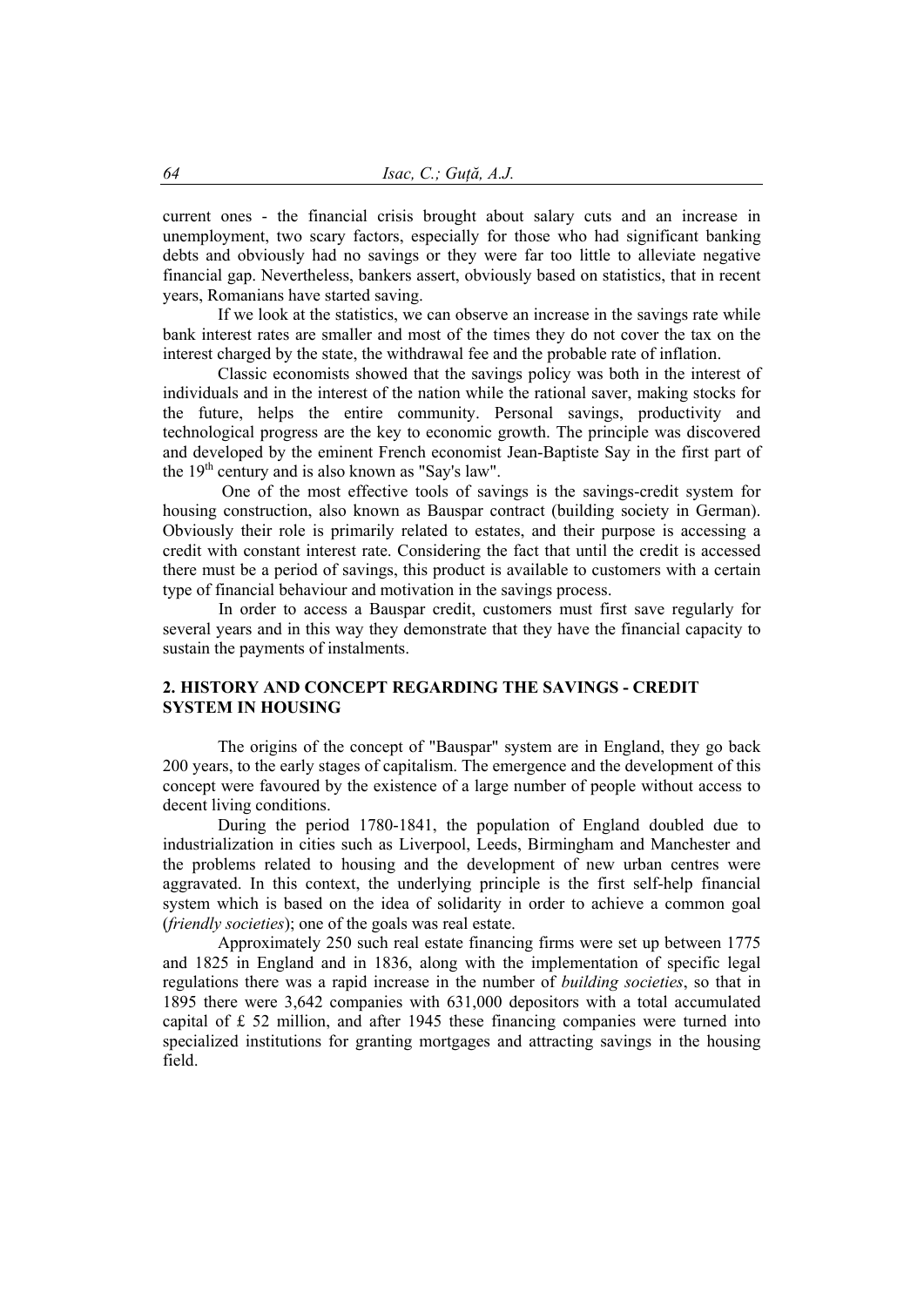At the end of 1998, companies financing the acquisition of housing in the form of *building societies* had over 16 million depositors in England, approximately 2.9 million people were credited and market share of loans granted by these companies to individuals for housing reached 23%.

In parallel with the British system, the Austrian model of financing occurs much later, after 1920; it is different from the British *building societies* and it evolved from self-help organizations, in which all members of a community worked together to build houses and they had drawn lots to decide the first beneficiary and the others in turn, in a system where participants had begun to borrow money in order to speed up the construction of houses. A big difference and a considerable advantage of the Austrian model is that the State is also involved and not just as a regulatory authority but also as financial officer, as a stimulator for the development of the financing system.

In Germany as well, the bauspar savings system has a long tradition that dates back in 1870 through savings associations and credit cooperatives. The purpose for setting them up was to solve the problem of housing for people with modest income. In 1883 the economist Friedrich von Bodelschwingh (1831-1910), initiated the construction of a model neighbourhood near Bielefeld and established the *Savings Bank for Housing*, dedicated to workers as the beneficiaries of loans.

Currently, the German banks for housing manage approximately 30 million BAUSPAR contracts worth about EUR 865 billion, with a market share of 19.5%, bauspar representing the third source of financing the supply of housing in Germany. Since 1984, Germany has used BAUSPAR funds to build over 13 million homes.

The definition of the concept of Bauspar is based upon the activity of savings banks and collective loan systems for housing i.e. *attracting deposits and granting the amounts accumulated as credits for housing activities.* 

 The sector of savings banks for public housing in Germany (Landesbausparkassen - LBS) defines the system of collective savings and loans for the housing as follows: "*The Bauspar System is a system of collective self-help for the purpose of financing the construction of houses. It includes a saving phase prior to the investment phase, and a loan phase, subsequent to the investment.*"'

 The basic principles of the savings and loan system are based on the fact that first the customer has to save, and then the Bank grants loans for housing from the Housing Fund to those clients who apply for it and prove to be eligible.

 As regards the savings period there are no eligibility criteria, therefore the state benefit may be granted and in the next stage the client is entitled to apply for a loan, but he is not bound to do so.

## **3. THE SAVINGS AND LOAN SYSTEM FOR HOUSING IN ROMANIA**

Obviously, this concept is linked to the elements that define it and to their evolution in time. Thus, in Romania the term was defined by Act No. 541 of September  $27<sup>th</sup>$ , 2002 regarding collective savings and loans for housing while the Bauspar concept means accepting deposits from customers and granting them fixed interest loans from the amounts accrued for housing activities.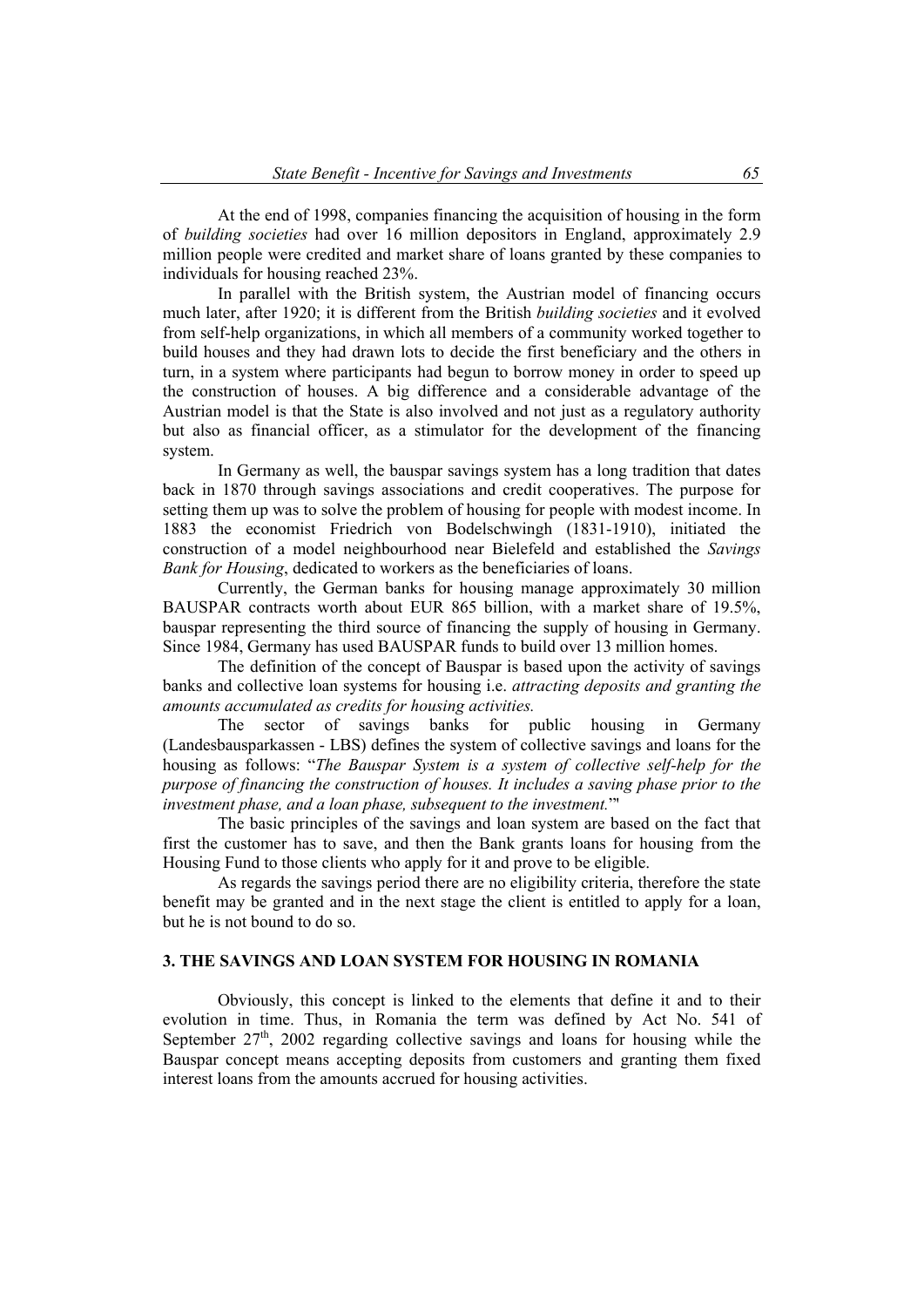The Bauspar system in Romania was introduced in 2002, and has been implemented since 2004 and 2005 when HVB Bank for Housing and Raiffeisen Bank for Housing emerged on the banking market. HVB Bank for Housing was set up in September 2005, having three shareholders: Vereinsbank Victoria Bauspar AG holding 55%, Bank Austria Creditanstalt AG with 35% and UniCredit Tiriac Bank with 10%.



**Figure 1. Bauspar savers as a percentage of population** 

In 2007 the number of contracts increased by 46% compared to the end of 2006, and in 2009 HVB Bank for housing was taken over by Raiffeisen just like it happened in the Czech Republic where Raiffeisen bought Hypo, which entered into the portfolio of Unicredit. In 2009 besides Raiffeisen Bank, another bank for housing enters the Romanian banking market and that is BCR Bank for housing.

The emergence of this bank in 2009 is justified given the fact that the number of collective savings and loan contracts for housing in Romania is very small as compared to other EU countries. Unlike Austria, Germany or the Czech Republic, an analysis of the number of contracts related to the active population in Romania reveals a small share of contracts, 2.9% of the working population, respectively. If we compare or country to Austria, which has the most developed system and most contracts, we'll find that in Romania their number is 24 times smaller.

## **4. STATE BENEFIT – INCENTIVE FOR SAVINGS**

The state benefit and the conditions for granting it differ in time so that, for example, in Romania it is often modified (table 1).

Regardless of the amount of the benefit, it will be granted for a maximum period of 5 years, if the conditions required by the legal framework are met. At present, the formula for calculating the benefit is the following<sup>1</sup>:

 $\overline{a}$ 

 $1$  Ministerul Dezvoltării Regionale și Locuinței. Norma metodologică pentru aplicarea prevederilor cap. V din titlul II partea a II-a din Ordonanta de urgență a Guvernului nr. 99/2006 privind instituțiile de credit și adecvarea capitalului din 10.07.2009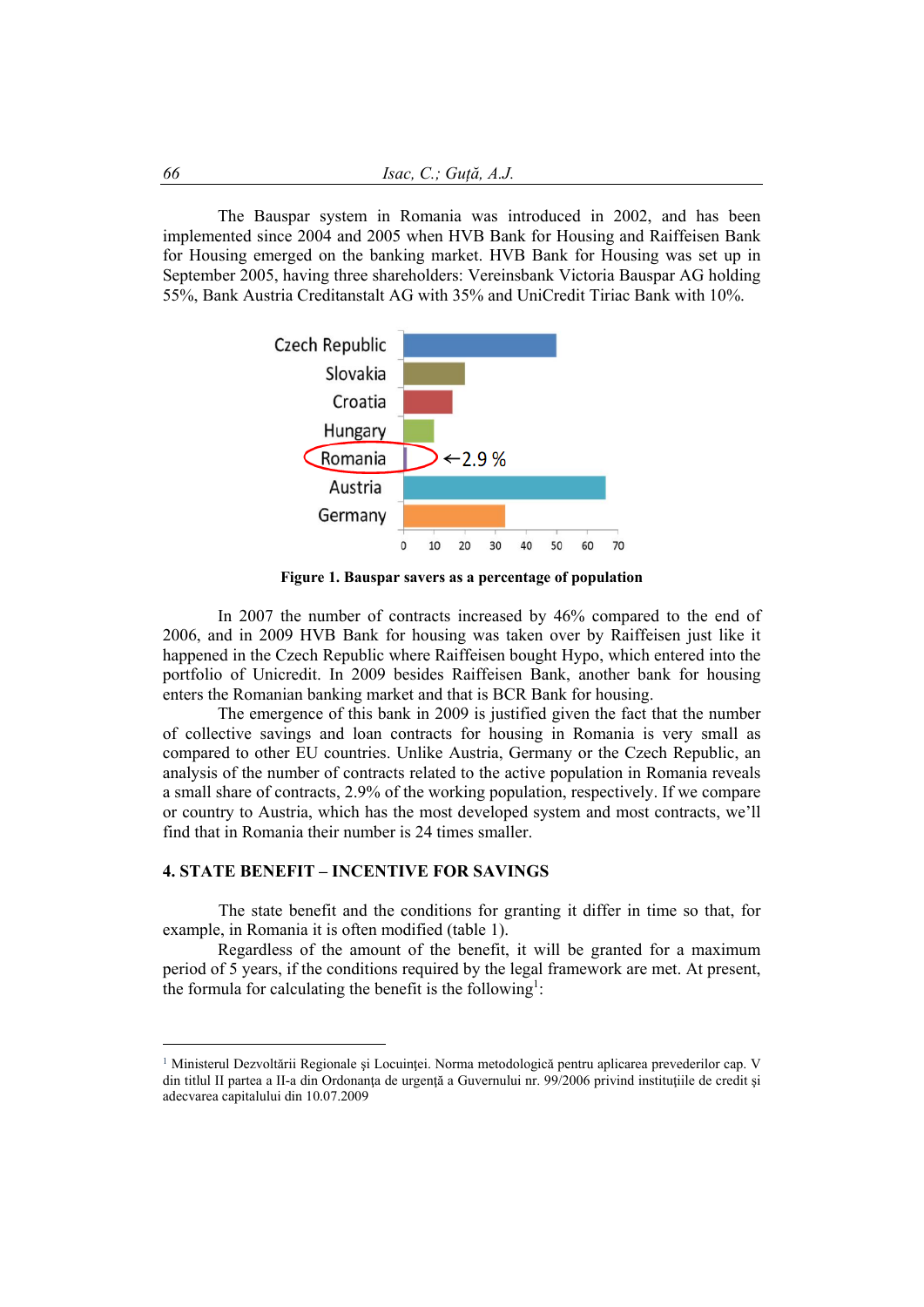$$
P = \sum_{i=1}^{n} P_i = \sum_{i=1}^{n} 0.25 \times D_i,
$$
  
 $i \leq 5$  *ani* (1)

where:

P – the total benefit received from the state for the period of saving

Pi – the benefit that needs to be granted by the state to the client through a savings and loan bank for the year i;

Di – the amount of deposits made by the client in the savings and loan bank.

| Year | <b>Legal regulations</b>                                                                                                                                                                                                                                                                                                                                               | Amendments regarding the state benefit                                                                                                                                                                                                                                                                                                                                                                                                                                                                                                                                                                                                                                                                                                                                                                                                                                                            |
|------|------------------------------------------------------------------------------------------------------------------------------------------------------------------------------------------------------------------------------------------------------------------------------------------------------------------------------------------------------------------------|---------------------------------------------------------------------------------------------------------------------------------------------------------------------------------------------------------------------------------------------------------------------------------------------------------------------------------------------------------------------------------------------------------------------------------------------------------------------------------------------------------------------------------------------------------------------------------------------------------------------------------------------------------------------------------------------------------------------------------------------------------------------------------------------------------------------------------------------------------------------------------------------------|
| 2002 | Act no. 541 of September 27 <sup>th</sup> ,<br>2002 regarding collective savings<br>and loans for housing                                                                                                                                                                                                                                                              | The state benefit represents 30% of the savings<br>made by the client that year.<br>(2) The state benefit cannot exceed the total of a<br>gross average monthly income set forth by the<br>National Statistics Authority at the end of the<br>year                                                                                                                                                                                                                                                                                                                                                                                                                                                                                                                                                                                                                                                |
| 2006 | Order no.1383/1304 of August<br>$21st$ , 2006 referring to<br>amendments and additions to the<br>Order of the Ministry of Public<br>Finance, of Transportation,<br>Constructions and Tourism no.<br>1.682/1.820/2004 on approving<br>the Methodology for<br>implementing the provisions of<br>Law no. 41/2002 regarding<br>collective savings and loans for<br>housing | The state benefit represents 15% of the savings<br>made by the client that year and it cannot exceed<br>the equivalent in lei of EUR 120, calculated at<br>the exchange rate established by the National<br>Bank of Romania for the last working day of the<br>saving year.<br>According to paragraph $(1)$ of article 2, a new<br>paragraph shall be added, referring to:<br>"As an exception to paragraph (1), in the case of<br>people with ages up to 35, as well as in the case<br>of those who have minors in their sustenance,<br>the maximum level of the state benefit cannot<br>exceed 150 euros, as follows:<br>a) people aged up to 35, without children in their<br>sustenance: 135 euros;<br>b) people with one child in sustenance: 140<br>euros;<br>c) people with two children in sustenance: 145<br>euros;<br>d) people with three or more children in<br>sustenance: 150 euros |
| 2009 | Methodology for implementing<br>provisions of chapter V, title II,<br>part II of the Government<br>Emergency no. 99/2006 of July<br>$10th$ , 2009 regarding credit<br>institutions and adjusting                                                                                                                                                                       | The state benefit is fixed at 25% of the amount<br>saved by the customer that year and shall not<br>exceed the equivalent in lei of 250 euros,<br>calculated at the exchange rate set forth by the<br>National Bank of Romania for the last working<br>day of the saving year.                                                                                                                                                                                                                                                                                                                                                                                                                                                                                                                                                                                                                    |
| 2016 | Legislative proposals                                                                                                                                                                                                                                                                                                                                                  | The amount of the state benefit will be<br>established differently: for customers who<br>choose to enter into a loan contract, the benefit<br>will be 25% of the total deposits made each                                                                                                                                                                                                                                                                                                                                                                                                                                                                                                                                                                                                                                                                                                         |

**Table 1. Evolution of legislative amendments relating to the state benefit**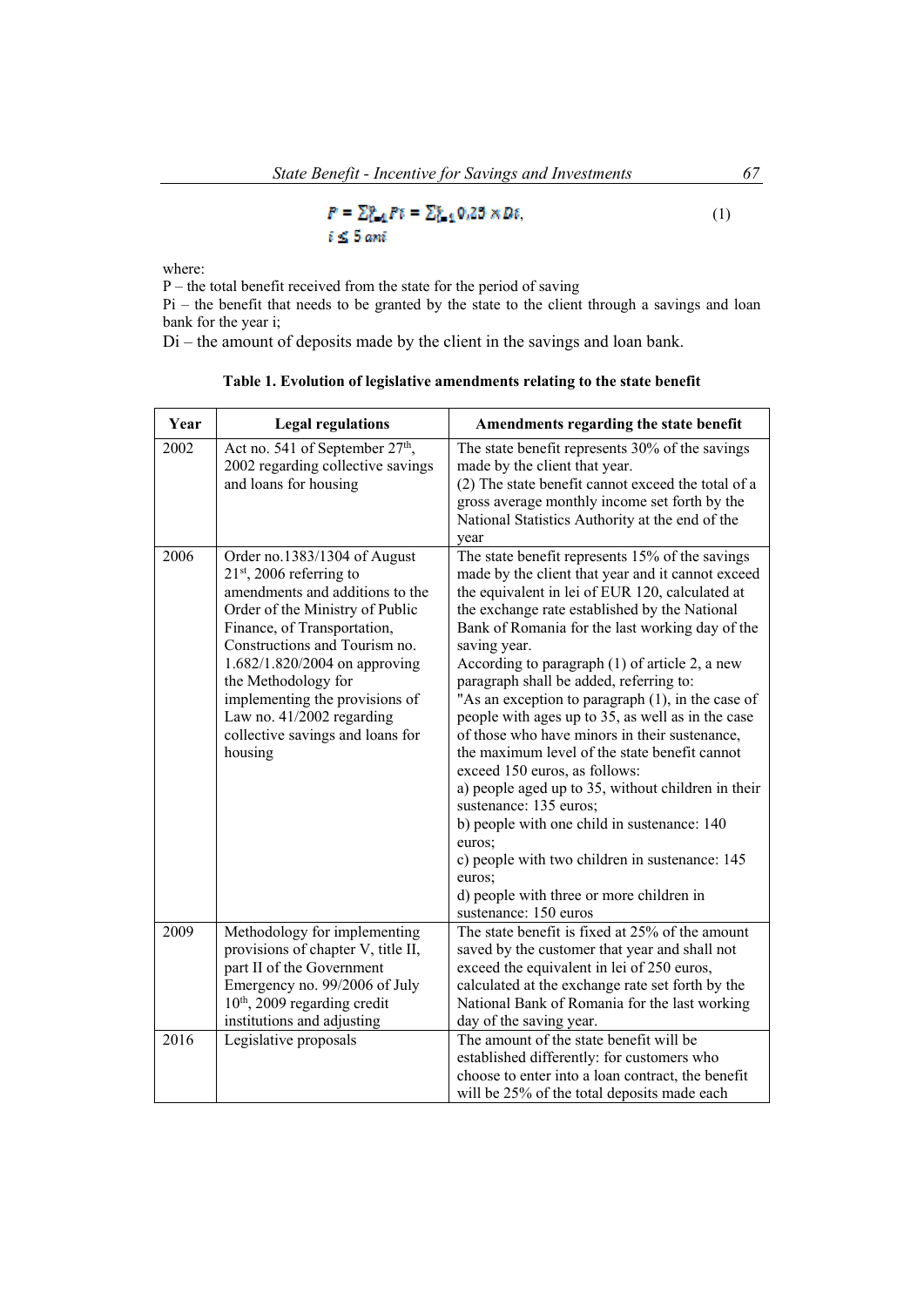*68 Isac, C.; Guță, A.J.* 

| calendar year, but not more 250 euros per year;   |
|---------------------------------------------------|
| for customers who do not wish to conclude a       |
| credit agreement, the benefit shall represent 20% |
| of the total deposits made each calendar year,    |
| but not more than 200 euros per year.             |

The state benefit is the financial instrument for stimulating a savings-credit contract. Even if initially, this type of systems is addressed to a category of people with low incomes, nowadays this is a financial instrument for all social categories and the purpose is not only to acquire a property but also to the renovate, modernize and last but not least it is the key for investments.

These investments have two forms:

- $\triangleright$  the first is directly related to the financial side i.e. that upon receiving the state benefit and the interest on the amounts accrued, the economic efficiency is significant, sometimes even almost over 28% of the amount saved that year by the client. The optimal amount to be invested per year is 1000 euros/person but savings contracts can be concluded for all family members. Thus, in the case of four members who annually pay 1000 euros into their personal accounts opened at a housing bank, the state benefit is 1000 euros and after 5 years, the accumulated amount is EUR 20,000;
- $\triangleright$  Concluding a loan contract for housing, even if the applicant does not need a dwelling but he may acquire it for investment purposes, i.e. for renting. Considering that the 20,000 euros represent 40% of the value of the contract, the maximum credit will be of EUR 30,000. Thus, at a rate approximately equal to the savings rate, the client may acquire the property which can later be rented and a part of the value of the rent can be used to cover instalments.

The allocation of the state benefit was possible due to conventions concluded between the two banks and MDRAP based on a registry with the number of contracts signed by clients who proved eligible.

The values of the state benefits transferred to the two banks, the number of savings-credit contracts and the total amount of the deposits made by customers reveal a significant advantage of BCR Bank for Housing, both in terms of the number of contracts, of the total amount of the deposits made by customers and as regards the average value of deposits on a contract which is 2.254 times higher, that is to say by 2510.56 lei higher in the case of BCR Bank for Housing.

Instead, the rate of success which is calculated according to the number of contracts followed by the phase of credit allocation after completing the phase of saving is in favour of Raiffeisen Bank for Housing, with a significant difference - 246%.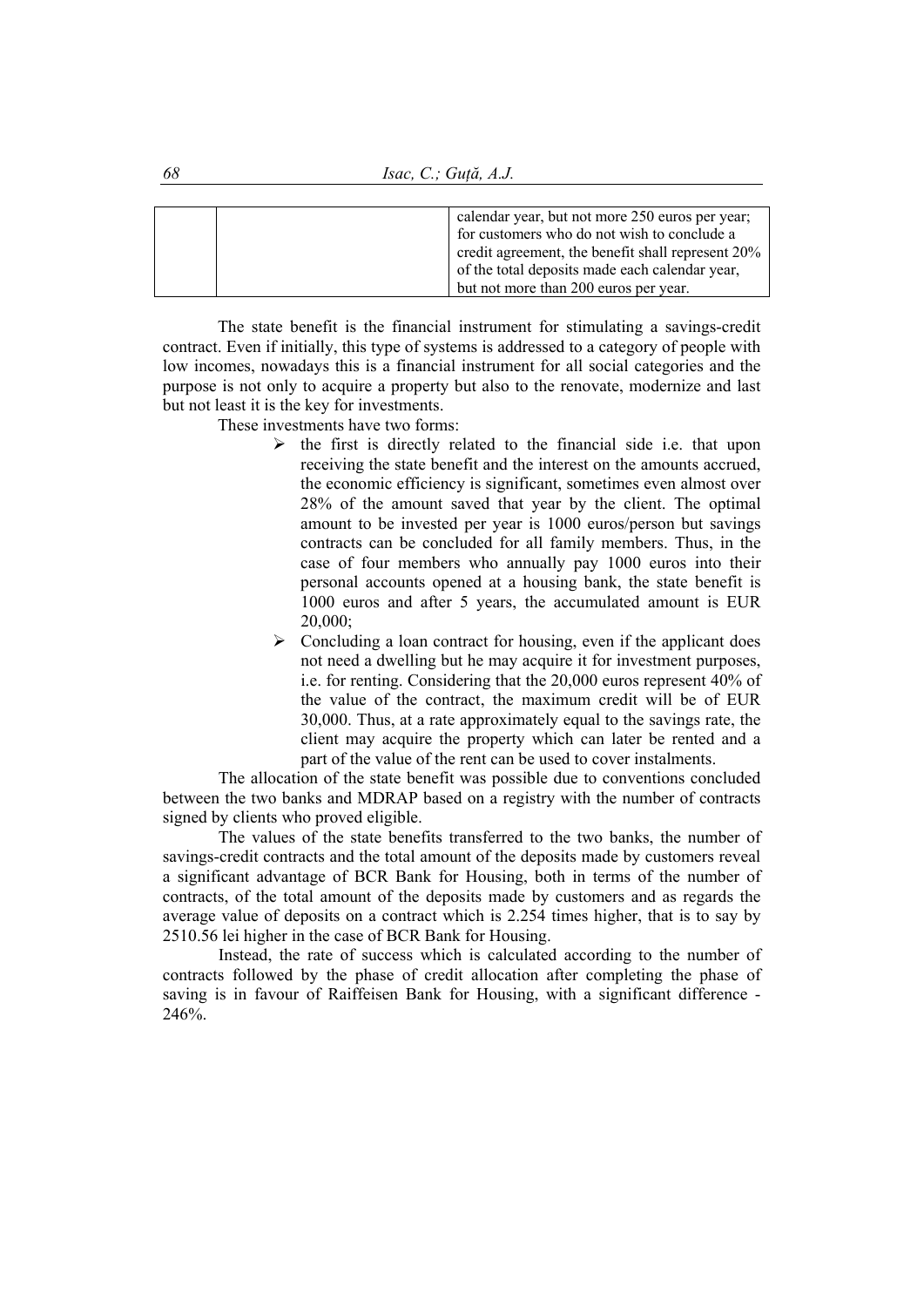| <b>Indicators</b>                                             | <b>Raiffeisen Bank for</b><br><b>Housing</b> | <b>BCR</b> Bank for<br><b>Housing</b> |
|---------------------------------------------------------------|----------------------------------------------|---------------------------------------|
| Period                                                        | 2005-2014                                    | 2008-2014                             |
| Value of state benefits                                       | 157.519.842 lei                              | 608.260.016 lei                       |
| Number of savings and loan contracts                          | 328.805                                      | 563.235                               |
| Total amount of deposits made by<br>clients                   | 912.957.800 lei                              | 2.977.908.742 lei                     |
| Average value of allocated/contracted<br>state benefit        | 479,06 lei                                   | 1079,94 lei                           |
| Average value of deposits /contracts                          | 2776,59                                      | 5287,15                               |
| Rate of success (number of credit<br>contracts opened/closed) | $3,77\%$                                     | $1,53\%$                              |

| Table 2. Comparison between Raiffeisen Bank for Housing and BCR Bank for Housing |  |  |
|----------------------------------------------------------------------------------|--|--|
|----------------------------------------------------------------------------------|--|--|

Regardless of the indicators taken into consideration by the two banks, namely Raiffeisen Bank for Housing and BCR Bank for Housing, the contracting of a savingscredit product is, for many Romanians, an effective alternative to mortgage loans or real estate loans granted by commercial banks and the number of such contracts will continue to grow in the coming years.

#### **4. CONCLUSIONS**

In conclusion, housing banks can make a particular contribution to slowing down some downward trends in the economy. The savings accumulated in individual accounts can be used for building construction, modernization or for the acquisition of certain specific goods, thus stimulating consumption and investments.

The granting of the state benefit represents an effective solution to support the construction and modernization of buildings and indirectly, for the long run, it contributes to the state budget revenue through taxes and fees.

## **REFERENCES:**

- **[1]. Dănilă, N.** (2000) *Managementul bancar. Fundamente şi orientări*, Editura Economică, **București**
- **[2]. Drigă, I.** (2012) *Produse și servicii bancare*, Editura Sitech, Craiova
- **[3].** www.railoc.ro
- **[4].** www.bnro.ro
- **[5].** www.bauspar.de
- **[6].** www.bcrlocuinte.ro
- **[7].**http:/www.bausparkassen.de/fileadmin/user\_upload/english/Bausparen\_in\_Deutschland \_en\_130109.pdf
- **[8].**http://www.housingfinance2013.org/fileadmin/user\_upload/Papers\_English/5\_3\_Schmidt\_E nglish.pdf
- **[9].** http://www.g.com/rmedia/media/konzern/dokumente\_2/bausparen\_1/201501008\_Insights \_into\_German\_Bausparen.pdf